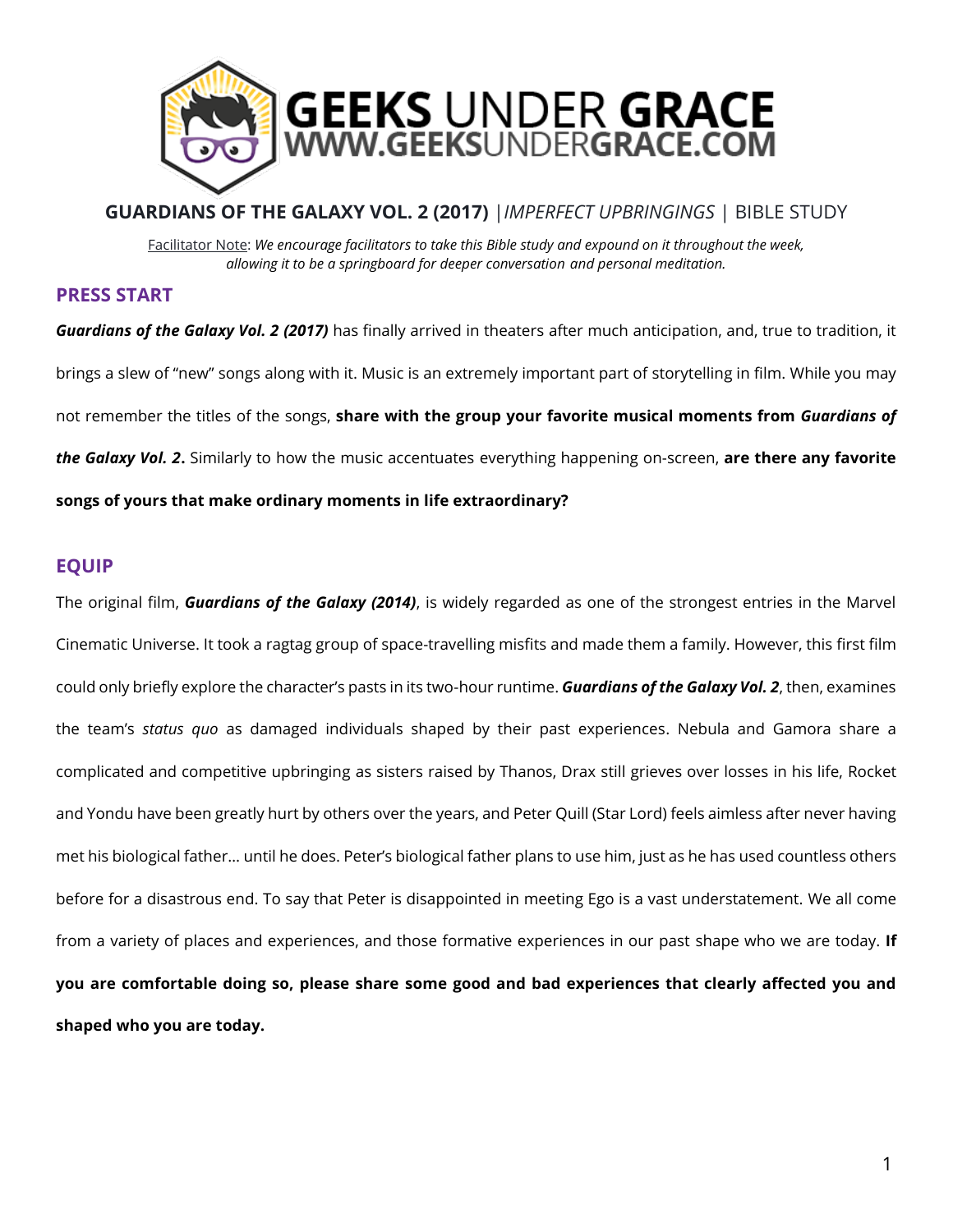#### **LEVEL UP**

For many, the past and those in the past hold far too much sway over the present and future. While we all have things behind us we aren't proud of, the Bible shows us we are more than just our pasts.

**Ephesians 6:1-4 (NKJV)** *<sup>1</sup> Children, obey your parents in the Lord, for this is right. <sup>2</sup> "Honor your father and mother," which is the first commandment with promise: <sup>3</sup>"that it may be well with you and you may live long on the earth." <sup>4</sup> And you, fathers, do not provoke your children to wrath, but bring them up in the training and admonition of the Lord.*

We may have done our best to obey and honor our parents as children, but due to a number of factors (emotional distance, lack of any relationship, or abuse), we may not have been given much from our parent(s) worth honoring. On the flipside, our parents may have done just as they should, teaching and leading us, but due to rebelliousness in our own hearts we actively railed against their instructions in our youth. We shouldn't be consumed with regrets, regardless, but if we were given the chance, I'm sure many of us would try to change something in our pasts. Oftentimes, the way we were parented instinctively resurfaces when raising our own children. There's no denying that the past plays a part in our present, but there is no reason we should feel bound to repeat our mistakes and bad circumstances without any hope of change.

# **2 Corinthians 5:17 (NKJV)** *<sup>17</sup> Therefore, if anyone is in Christ, he is a new creation; old things have passed away; behold all things have become new.*

Whether we were saved as a child or an adult, the fact remains that Christ has called us to change. We undeniably bring problems from our pasts along with us, whether we caused them or were the victims of them, unless we put them to rest. Christ calls us to move beyond our pasts and walk in a newness of life. We may not have had the best parents or the ideal upbringing, but God shows us the model of love, care, and compassion that every father should show. God becomes the perfect role model for us all, no matter where we come from.

**Ephesians 3:14-21 (NKJV)** *<sup>14</sup> For this reason I bow my knees to the father of our Lord Jesus Christ, <sup>15</sup> from whom the whole family in heaven and earth is named, <sup>16</sup> that He would grant you, according to the riches of His glory, to be strengthened with might through His Spirit in the inner man, <sup>17</sup> that Christ may dwell in your hearts through faith; that you, being rooted and grounded in love, <sup>18</sup> may be able to comprehend with all the saints may be filled with all the fullness of God. <sup>20</sup> Now to Him who is able to do exceedingly abundantly above all that we ask or think, according to the power that works in us, <sup>21</sup> to Him be glory in the church by Christ Jesus to all generations, forever and ever. Amen. Therefore, if anyone is in Christ, he is a new creation; old things have passed away; behold all things have become new.*

When we belong to Christ, we have a good Father in God and a new family amongst His people.

**GUARDIANS OF THE GALAXY VOL. 2 (2017)** | *IMPERFECT UPBRINGINGS* | STUDY **2**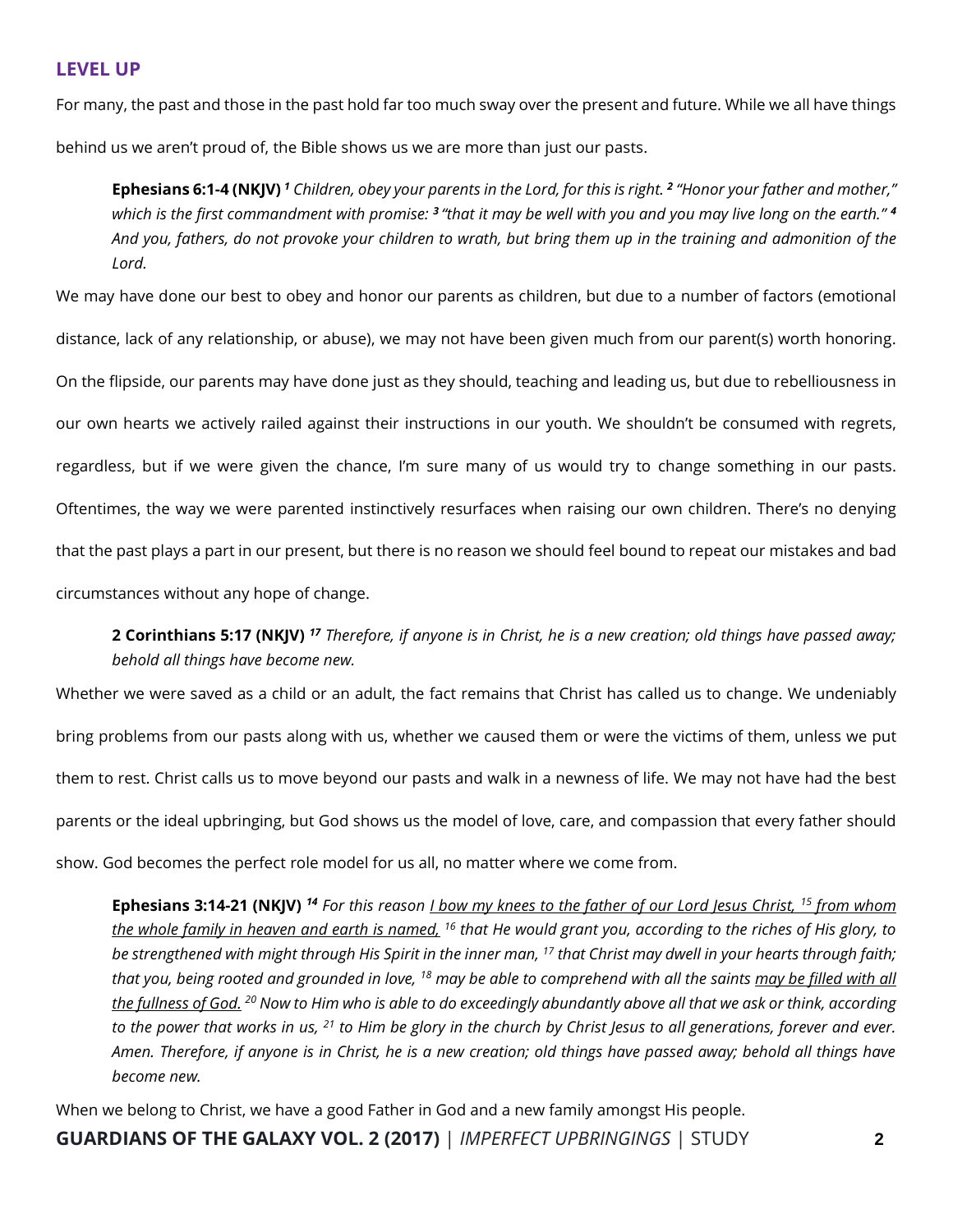#### **MOD**

**Ask: Superhero movies often revolve around teams, but** *Guardians of the Galaxy* **goes beyond that and shows the team to be family. Do you consider your fellow Christians your "family"? What factors might need to change within you or within others that will help you see them as your brothers and sisters in Christ?**

Church attendance seems to dwindle more and more over time, and even where there are mass numbers of people attending, personal connection and community is often lacking. The early church shown in **Acts** was built on investment between various unique individuals. As the church grew worldwide, people, many of whom surely had terrible pasts, found wonderful eternal futures alongside others believers. If you aren't already, endeavor to invest in other believers by spending time and conversation with them. Connection between believers is so vital in Christ's church.

## **Ask: Sometimes, there are other "imperfect" people in our lives who we may not realize can be a great support and encouragement for us in our Christian walk. How often do you devote time to connecting and conversing with others (parents, peers, mentors) to help you develop spiritually?**

Life is busy, as we all know. It takes a disciplined focus to make time dedicated to connecting with others, especially if we don't live in the same place as them. Quill realized that Yondu, for all of his faults and grizzled exterior, loved him just like his own son. Family is more than just blood-relation, as shown in *Guardians of the Galaxy Vol. 2*, and as such, we can build deep, meaningful connections with others without being related to them. In fact, church family should prove this. If you don't have what you would call a "church family," you should make the effort to connect with a local congregation a priority.

## **PRAY**

Before we close, are there any needs the group can pray for in the coming days? Do you know anyone who desperately needs a family of believers to belong to? Let's pray for them together.